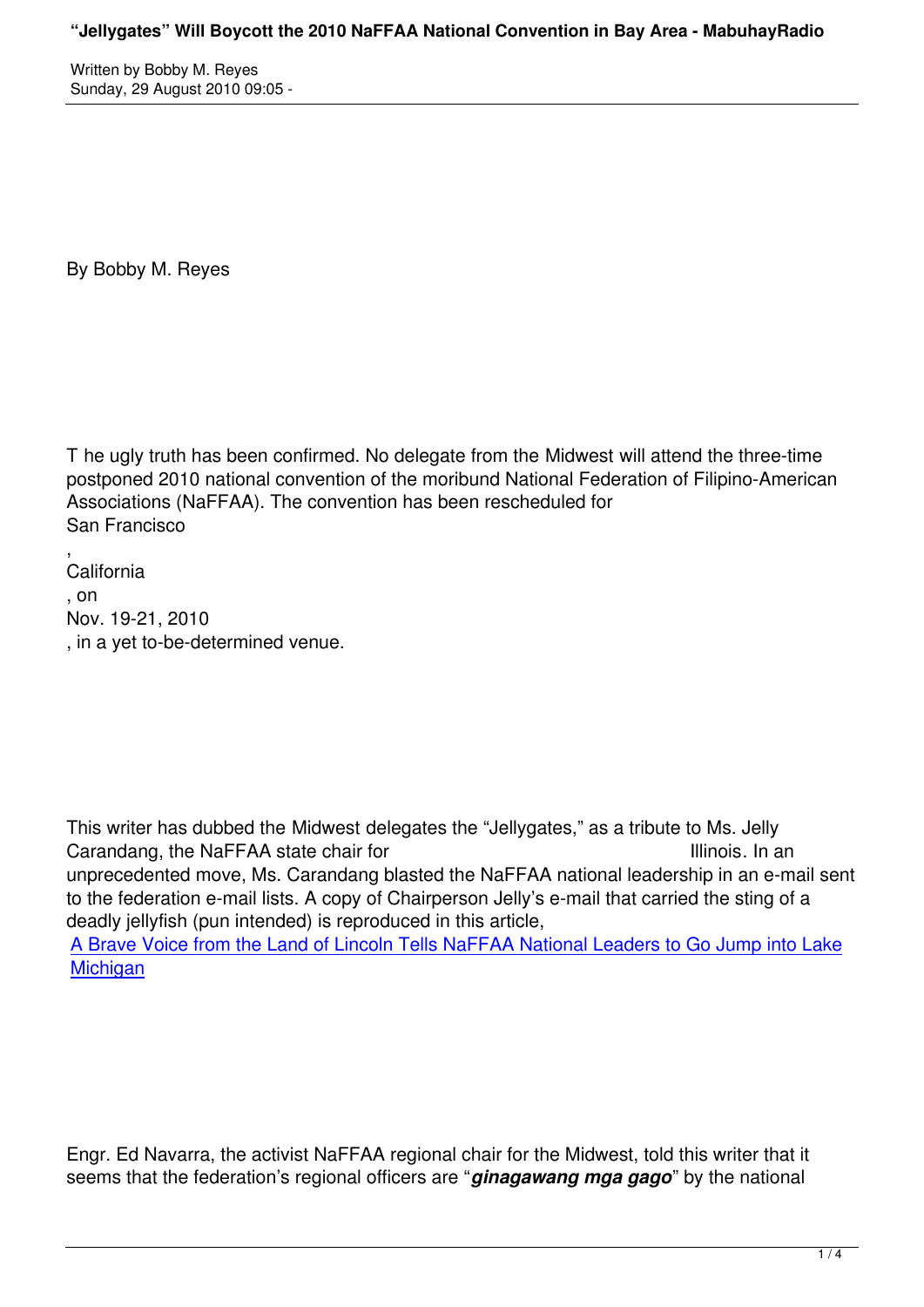executive officers (NEOs). (The NEOs are making fools of other federation officers and members.) Chairman Navarra says that it takes at least a year to prepare for a national convention. And postponing it disrupts the schedule of working people. And postponing it twice is adding insult to injury.

The NaFFAA conventions are usually held in the month of September. The federation chairman, Gregorio "Lagareng Hapon" Macabenta, announced its postponement first to October 2010 and then moved it again to November.

A NaFFAA pundit says that the NaFFAA's November 2010 convention could be held at the San Francisco

's

Golden Gate

**Bridge** 

, so that the federation's NEOs could jump off it. Or pushed off the bridge during or immediately after the convention? This would be tantamount to following what now-Toronto, Canada-based journalist, Romeo P. Marquez, wrote about the NEOs and the landmark bridge, NaFFAA Cofounder Tells Ruling Clique Members to "Jump Off the Golden Gate Bridge"

## **NaFFAA National Office in a Dietz, oops, Ditch?**

R eports also say that in reality, it is Lorna Dietz, Mr. Macabenta's Girl Friday at his Filipinas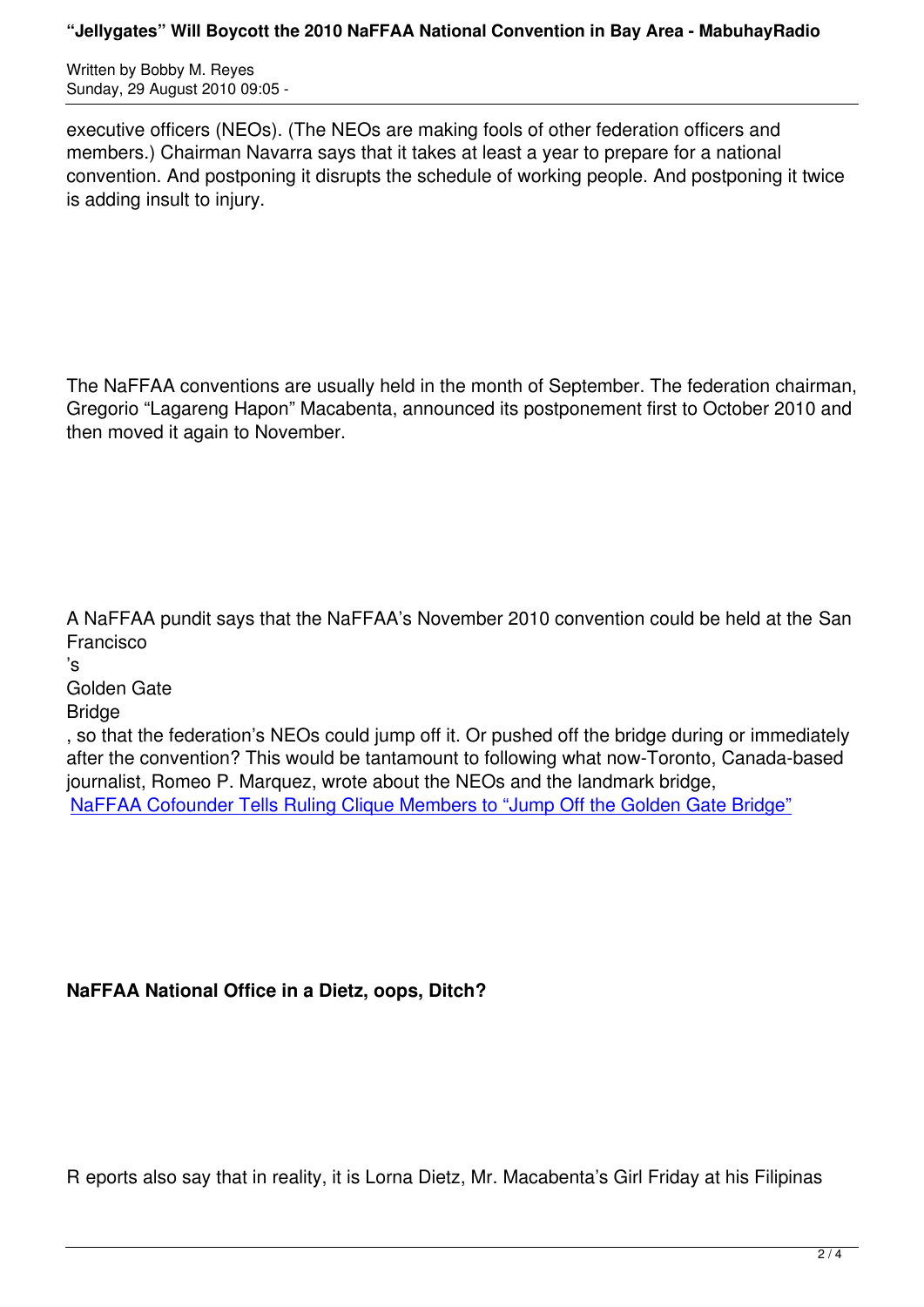Written by Bobby M. Reyes Sunday, 29 August 2010 09:05 -

Magazine office, who is now running online the NaFFAA national office. The NaFFAA's national office is now only a "virtual reality," to use an online term, as it was forced to close it for its failure to pay rental. More details are found in this article penned again by Romeo P. Marquez: NaFFAA Now "Homeless" in DC, As Its Top Officials Resign as Organization Teeters on **Insolvency** 

A "Deaf (sic) Throat" of this writer said that especially when Mr. Macabenta is inebriated, it is Ms. Dietz who runs the federation and also the magazine office.

Another pundit says that if Ms. Dietz is actually running the affairs of the NaFFAA, including the affairs of Mr. Macabenta, then it is true that the federation has fallen into a Dietz, oops, ditch.

Ms. Dietz recently found her 15 minutes of fame by appearing in several articles published in this website, among them of which are:

Lorna Dietz Fears Lynch Mob in Chicago and a New NaFFAA Century Club (Part II of "'Dietzcoveries' Series")